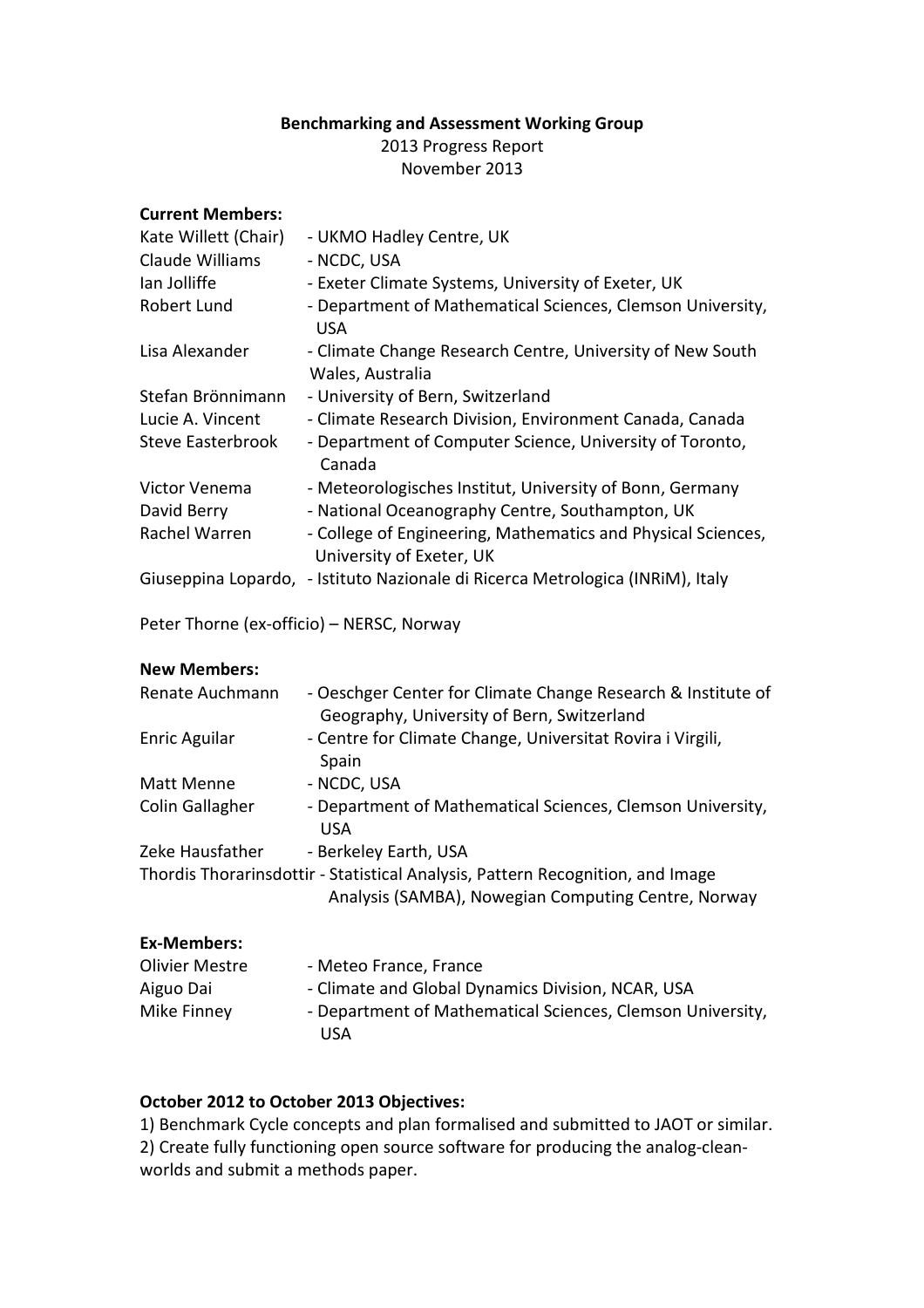3) Create a first suite of analog-clean-worlds.

4) Design methods and create software for producing the analog-error-worlds.

5) Design methods and create software for assessing the results of tests on the benchmarks ready for the Benchmark cycle

6) Create a platform for guiding users of the benchmarks in how to use them and how the assessment works

7) Publicise the aims and objectives of both the ISTI and the work of the Benchmarking and Assessment working group widely and engage with as many similar efforts as possible

## Objectives Met:

1) Benchmark Cycle concepts and plan formalised and submitted to JAOT or similar. This has been partially met. A second draft of the concepts paper has been circulated and the third draft will be circulated shortly . This paper is intended to be submitted to GIMDS (Geoscientific Instrumentation, Methods and Data Systems; http://www.geoscientific-instrumentation-methods-and-data-

systems.net/home.html) by Christmas 2013.

2) Create fully functioning open source software for producing the analog-cleanworlds and submit a methods paper.

This has been partially met. R code has been written using the VAR method to create synthetic stations within a gridbox. Not all stations can be replicated due to poor quality and missing data. Expansion to large regions will be a computational challenge and achieving global scale spatial consistency is also not yet solved. Work on alternative methods is ongoing.

4) Design methods and create software for producing the analog-error-worlds. A set of blind and open error worlds has now been defined. Progress has been made on defining distribution shapes and probability frameworks for assigning location and size of the errors. This needs further work to finalise the statistics and software is yet to be created. This also depends on there being a set of analog-clean-worlds to work with.

5) Design methods and create software for assessing the results of tests on the benchmarks ready for the Benchmark cycle

The assessment has been divided into four levels and progress has been made on the types of assessment to be conducted at those levels, the requirements of returned data/statistics and the statistical tools to be used. This needs further work to finalise and software needs to be developed.

7) Publicise the aims and objectives of both the ISTI and the work of the Benchmarking and Assessment working group widely and engage with as many similar efforts as possible

# June 2013

The ISTI: Land surface air temperature datasets for the 21st Century An overview of benchmarking homogenisation procedures for the ISTI Two invited talks at the 12th International Meeting for Statistical Climatology, Jeju, South Korea

### July 2013

Benchmarking Working Group 3 day workshop, NCDC, NC, USA November 2013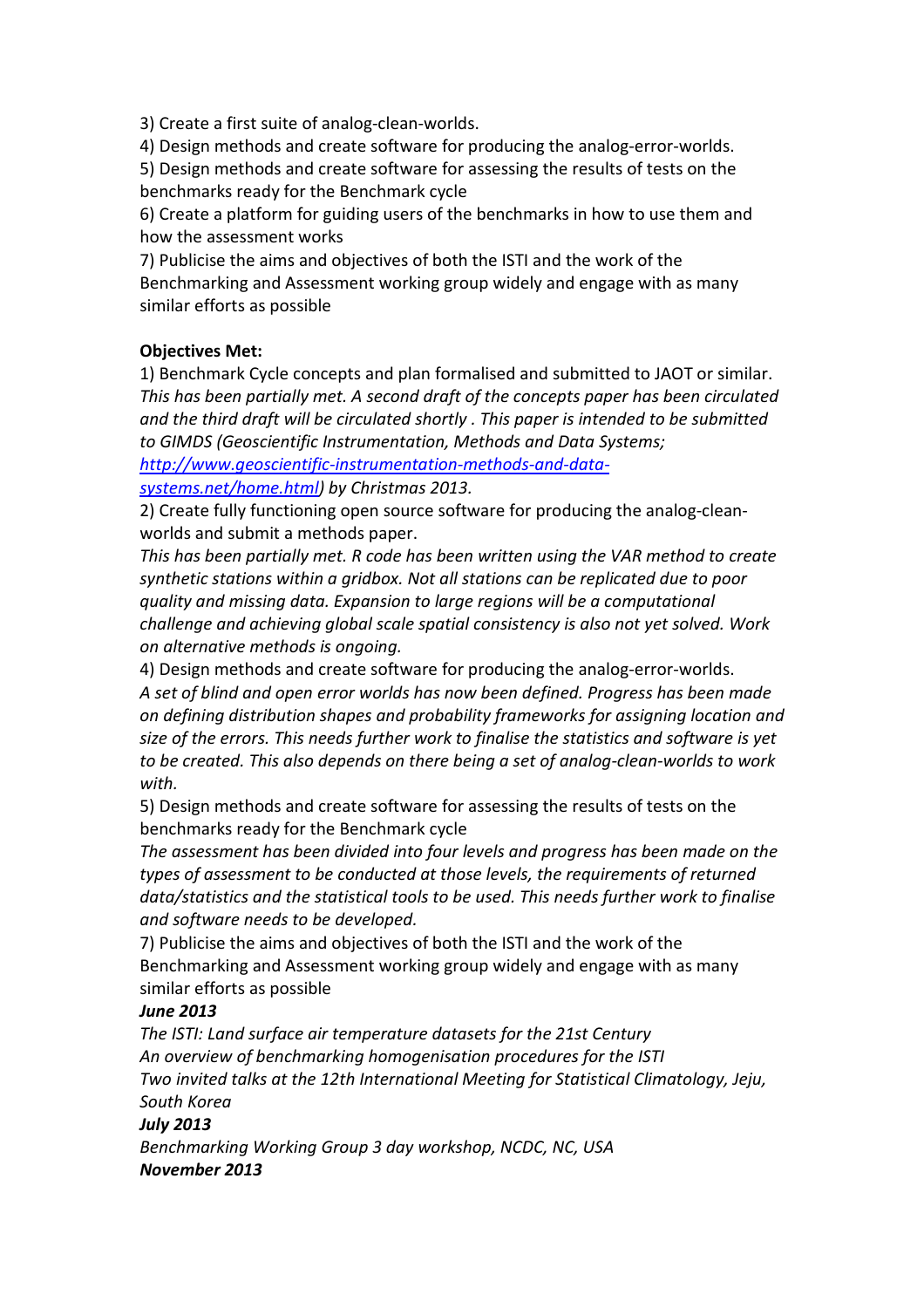The International Surface Temperature Initiative (ISTI): Dragging land surface temperature data kicking and screaming into the 21st Century Invited talk on ISTI/Benchmarking for Reading University Meteorology Department

## Objectives Not Met:

1) Benchmark Cycle concepts and plan formalised and submitted to JAOT or similar. This has been partially met. See above.

2) Create fully functioning open source software for producing the analog-cleanworlds and submit a methods paper.

This has been partially met. See above.

3) Create a first suite of analog-clean-worlds.

This is pending completion of 1).

4) Design methods and create software for producing the analog-error-worlds. Methods partially complete (see above), they need to be finalised and software developed.

5) Design methods and create software for assessing the results of tests on the benchmarks ready for the Benchmark cycle

Methods partially complete (see above), they need to be finalised and software developed.

6) Create a platform for guiding users of the benchmarks in how to use them and how the assessment works

No progress to date.

#### Other Efforts and Achievements:

- Rachel Warren's PhD continues to develop a benchmarking process for daily data and work in collaboration with ISTI.
- The work of the Benchmarking working group was presented at the  $12^{th}$ International Meeting for Statistical Climatology by invitation. This allowed face-to-face meetings between some members and also led to Thordis Thorarinsdottir joining the group.
- Funding was provided by Matt Menne for a 3 day workshop in NCDC to work on the benchmark data. This enabled Enric and Kate to travel from Europe and USA members also to attend. Other members were able to join in by internet and daily teleconferences. This enabled much detailed discussion of methodological choices not previously possible over the telephone. Much progress was made in terms of concepts but little hard programming was achieved. Two new members (Colin and Zeke) have now joined us. A meeting report has been written and published on our website.
- An ISTI glossary has been set up to define some of the complex jargon that has developed throughout the project. This is now online as an open document for anyone to read/update as necessary. https://docs.google.com/document/d/1xItD6yeQTxqwVnbfx-ZwUsh7hKJu1HqJVEf-OKstS4Y/edit?usp=sharing
- A list of known dates and types of inhomogeneities has been compiled for as many regions as possible with help from the homogenisation mailing list. This is now online as an open document for anyone to read/update as necessary.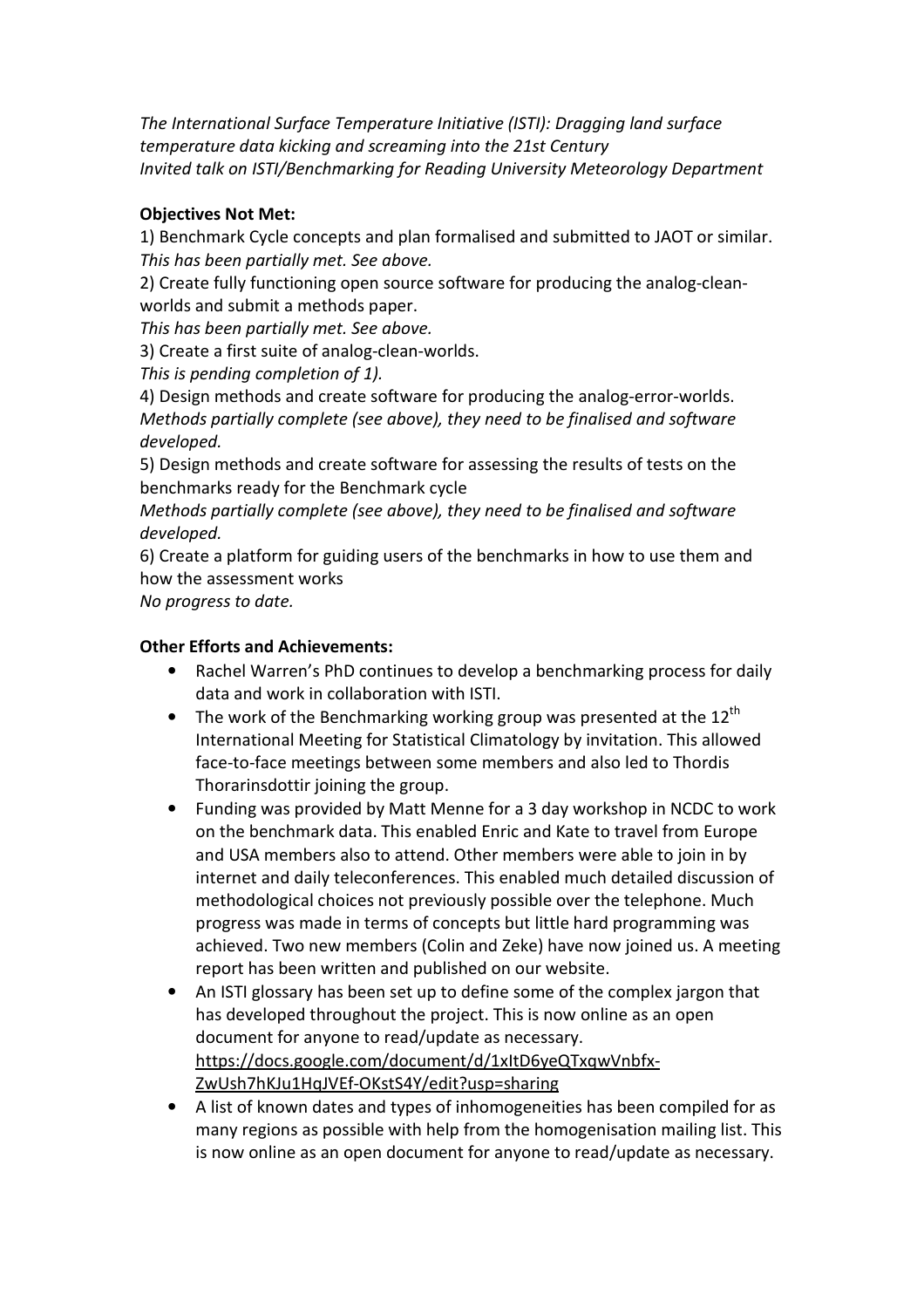## https://docs.google.com/spreadsheet/ccc?key=0Al6ocsUAaINSdHpTREJzVkRZ UTdfVjNPRlh0Q1V3WUE&usp=sharing#gid=0

#### 2013 Annual Overview:

Progress during 2013 has been much slower than hoped and most of the objectives were not met in full. The major success of this year has been the funding (thanks to Matt Menne) and execution of a benchmark development workshop at NCDC, NC, USA. This face-to-face opportunity was hugely beneficial for discussing some of the many very complex aspects of this work and for ensuring accurate communication of concepts across all disciplines represented. Prior to this, weekly teleconferences were held to define the error world types and validation aspects as far as possible. In many ways, the workshop provided a useful catalyst to making progress. While the workshop was invaluable and resulted in a plausible set of actions for completing the project there was a long lull over the summer holiday period due to holidays and sick leave for Kate. As with last year, development of concepts has taken far longer than expected due to the complexity of the problem and the sheer amount of decisions that will have to be largely expert judgement based. Again, the failure to make real progress with the analog-clean-worlds (partly a result of delays in the release of a version 1 databank holdings which arose for several reasons detailed in the databank working group report) has had a knock-on delay to the analog-error-worlds and assessment schedules. Ideally, the analog-clean-world method will be completed during Autumn 2013 and both the overall benchmarking concept paper and analogclean-world methods paper submitted by the end of 2013. Realistically, a complete benchmark set of data holdings will not be ready until Spring/Summer 2014. There is now a hard deadline of Summer 2014 to at least have the open world benchmarks released to provide test data for a recently successful ISTI workshop bid to SAMSI.

### Objectives for October 2013 to October 2014:

1) Benchmark Cycle concepts paper submitted to GIMDS.

2) Finalise the fully functioning open source software for producing the analog-cleanworlds and submit a methods paper.

3) Create a first suite of analog-clean-worlds (open and blind).

4) Finalise error-world distribution statistics and probability framework and create software for producing the analog-error-worlds.

5) Create a first suite of analog-error-worlds (open and blind).

6) Finalise assessment statistics and statistical tools and create software for assessing the results of tests on the benchmarks ready for the Benchmark cycle.

7) Have a prototype working assessment framework by Summer 2014.

8) Create a platform for guiding users of the benchmarks in how to use them and how the assessment works

9) Publicise the aims and objectives of both the ISTI and the work of the Benchmarking and Assessment working group widely and engage with as many similar efforts as possible

#### Suggested timeline and plan for achieving objectives:

| <b>Objective</b> | <b>Description</b> | Responsible    | <b>Deadline</b> |
|------------------|--------------------|----------------|-----------------|
|                  |                    | <b>Members</b> |                 |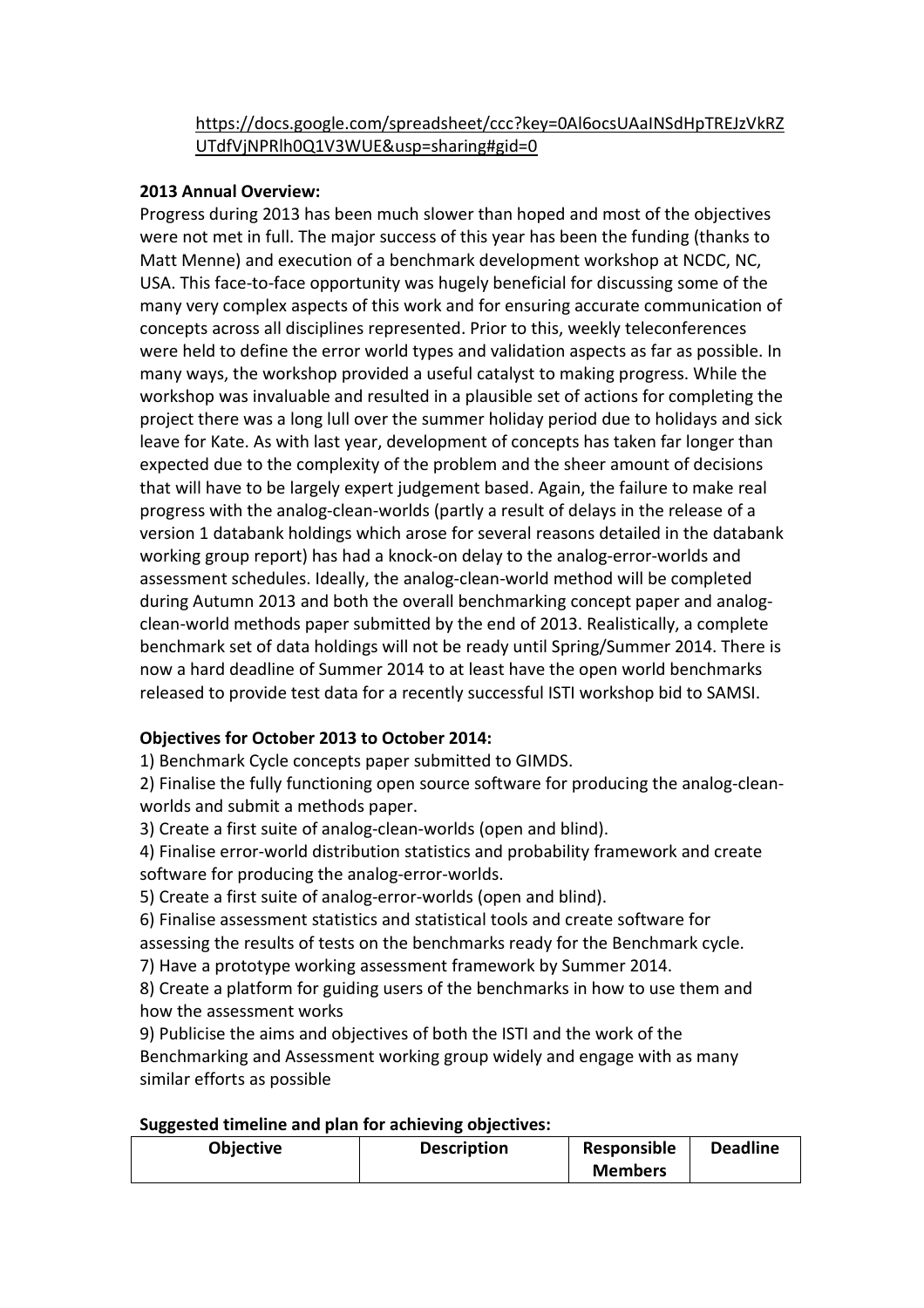| Advocacy of ISTI and the                       | Presentation of concepts                            | All               | Ongoing     |
|------------------------------------------------|-----------------------------------------------------|-------------------|-------------|
| benchmarks and support                         | and progress at relevant                            |                   |             |
| for users                                      | conferences and events                              |                   |             |
| Up to date reference list of                   | Add to this as widely as                            | All               | Ongoing     |
| work on homogenisation/                        | possible                                            |                   |             |
| benchmarking:                                  |                                                     |                   |             |
| https://sites.google.com/a/                    |                                                     |                   |             |
| surfacetemperatures.org/h                      |                                                     |                   |             |
| ome/benchmarking-and-                          |                                                     |                   |             |
| assessment-working-                            |                                                     |                   |             |
| group?pli=1#Reference%20                       |                                                     |                   |             |
| Literature                                     |                                                     |                   |             |
| <b>Benchmark Concepts Paper</b>                | Overview outlining the                              | All, lead by      | Submit by   |
|                                                | entire Benchmark                                    | Kate Willett      | December    |
|                                                | concept and importance                              |                   | 2013        |
|                                                | for climate science                                 |                   |             |
| Analog-clean-worlds open                       | Create software to                                  | Team              | December    |
| worlds                                         | produce analog-clean-                               | Creation-         | 2013        |
|                                                | worlds on a global scale,                           | lead by           |             |
|                                                | produce enough to                                   | Robert Lund       |             |
|                                                | create the open error                               | and Kate          |             |
|                                                | worlds and submit                                   | Willett           |             |
|                                                | methods paper                                       |                   |             |
| Analog-clean-worlds global<br>scale production | Produce analog-clean-<br>worlds for all blind error | Team<br>Creation- | Spring 2014 |
|                                                | worlds                                              | code run and      |             |
|                                                |                                                     | data hosted       |             |
|                                                |                                                     | by Kate           |             |
|                                                |                                                     | Willett           |             |
| Analog-error-worlds                            | Using the defined set of                            | Team              | December    |
| concepts finalised                             | blind and open worlds                               | Corruption-       | 2013        |
|                                                | define the distribution                             | lead by           |             |
|                                                | and statistical probability                         | Claude            |             |
|                                                | framework                                           | Williams/Vict     |             |
|                                                |                                                     | or Venema         |             |
| Analog-error-worlds open                       | Create software to                                  | Team              | Spring 2014 |
| worlds                                         | produce analog-error-                               | Corruption-       |             |
|                                                | worlds for at least the                             | lead by           |             |
|                                                | open worlds and submit                              | Claude            |             |
|                                                | methods paper (if                                   | Williams/Vict     |             |
|                                                | desired?)                                           | or Venema         |             |
|                                                |                                                     | and coding        |             |
|                                                |                                                     | by Kate           |             |
|                                                |                                                     | Willett           |             |
| Analog-error-worlds blind                      | Produce analog-error-                               | Team              | May 2014    |
| worlds (official                               | worlds from the analog-                             | Corruption-       | (open       |
| benchmarks)                                    | clean-worlds ready for                              | lead by           | worlds at   |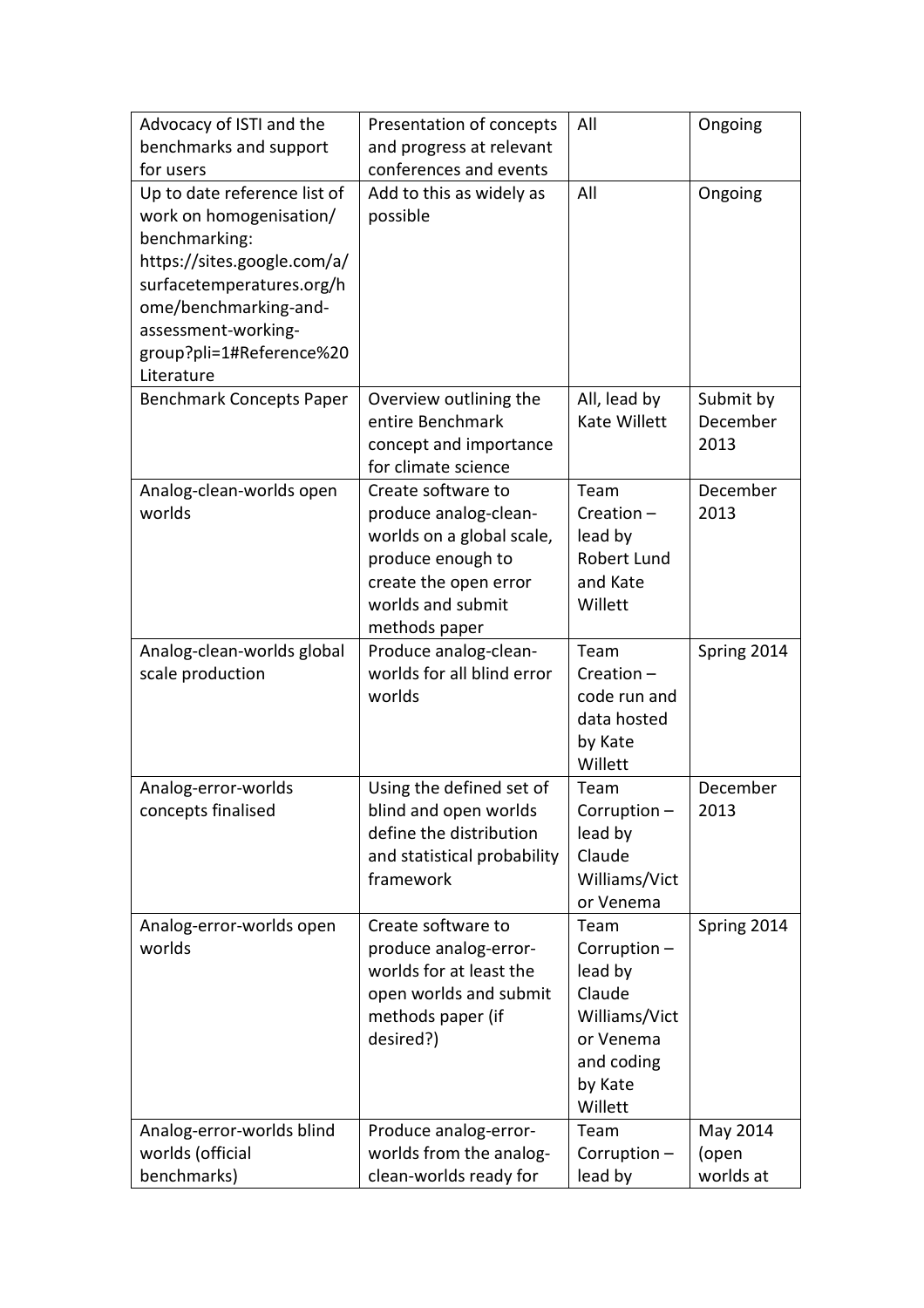|                                                   | distribution as official<br>benchmark data                                                                                                                                                                                          | Claude<br>Williams/Vict                        | least),<br>Summer                                                                                                                                                                                   |
|---------------------------------------------------|-------------------------------------------------------------------------------------------------------------------------------------------------------------------------------------------------------------------------------------|------------------------------------------------|-----------------------------------------------------------------------------------------------------------------------------------------------------------------------------------------------------|
|                                                   |                                                                                                                                                                                                                                     | or Venema                                      | 2014 (Blind)                                                                                                                                                                                        |
| Validation concepts<br>finalised                  | Decide upon number and<br>type of tests with which<br>to perform validation                                                                                                                                                         | Team<br>Validation-<br>lead by lan<br>Jolliffe | December<br>2013                                                                                                                                                                                    |
| Validation proof-of-concept                       | Create software and<br>score<br>system/intercomparison<br>tables to run the<br>validation on a proof-of-<br>concept scale and submit<br>methods paper (if<br>desired?)                                                              | Team<br>Validation-<br>lead by lan<br>Jolliffe | May 2014                                                                                                                                                                                            |
| Validation global scale<br>production             | Produce software and<br>framework ready for<br>running on the global<br>scale - automated or<br>manual                                                                                                                              | Team<br>Validation-<br>lead by lan<br>Jolliffe | Have ability<br>to accept<br>returned<br>benchmark<br>data and<br>statistics by<br>Summer<br>2014 but<br>full scale<br>assessment<br>could be<br>delayed<br>until<br>Summer<br>2015 if<br>necessary |
| Benchmark Cycle Release<br>of analog-error-worlds | Release first official<br>benchmarks - publicise<br>widely                                                                                                                                                                          | $All$ – lead by<br>Kate Willett                | Summer<br>2014                                                                                                                                                                                      |
| <b>Benchmarking Platform</b><br>Design            | Create a webpage<br>showing step-by-step<br>'How to benchmark' with<br>appropriate links to data,<br>validation and<br>intercomparison tables<br>with registration so that<br>feedback can be<br>provided and contact<br>maintained | $All$ – lead by<br>Kate Willett                | December<br>2014<br>(ideally<br>earlier but<br>more<br>important<br>to get<br>benchmarks<br>created<br>first)                                                                                       |
| Deadline for submission of<br>benchmark results   | Homogenisers to submit<br>their homogenised<br>benchmark data and a                                                                                                                                                                 | Dataset<br>creators                            | September<br>2015                                                                                                                                                                                   |